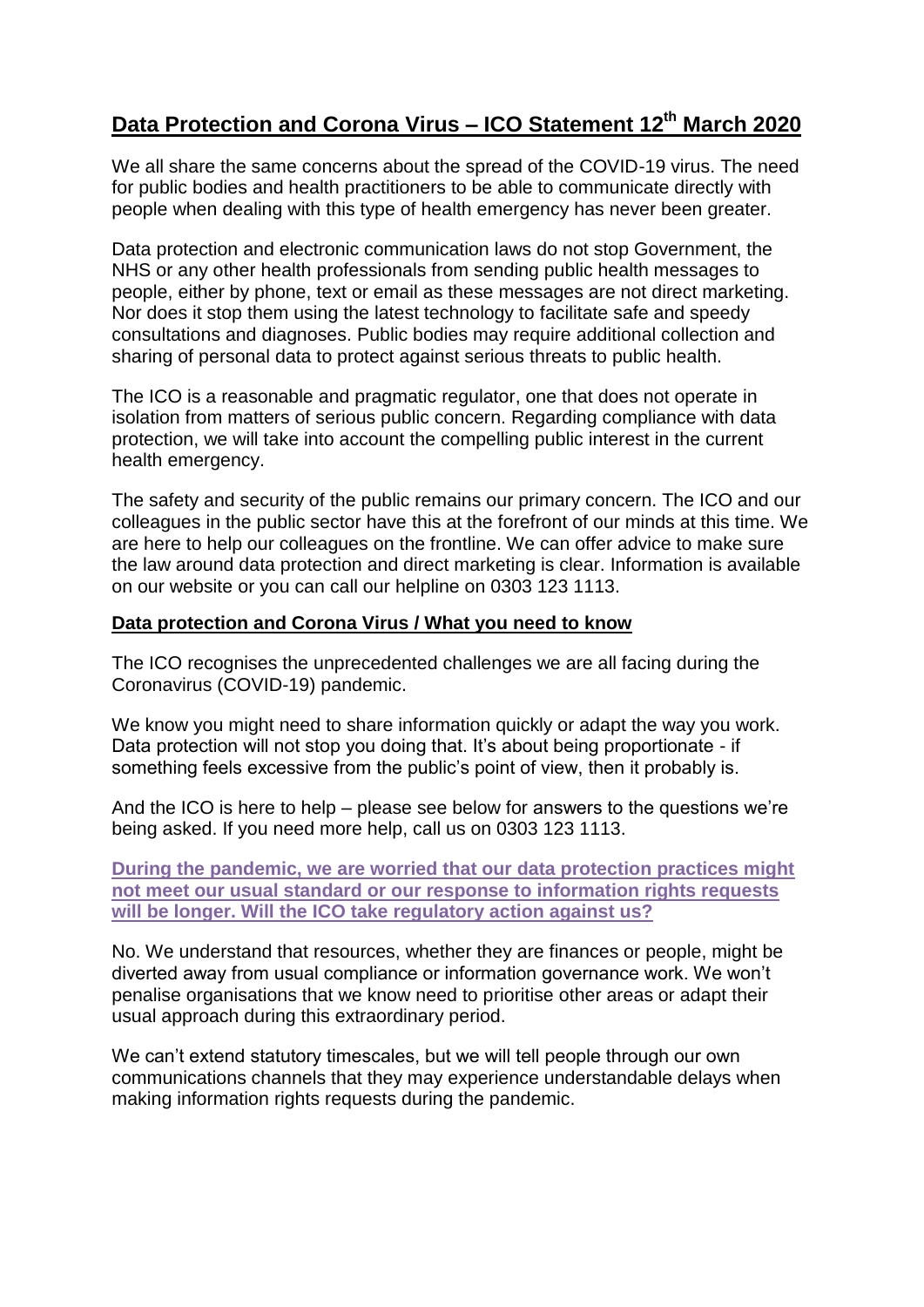## **As a healthcare organisation, can we contact individuals in relation to COVID-19 without having prior consent?**

Data protection and electronic communication laws do not stop Government, the NHS or any other health professionals from sending public health messages to people, either by phone, text or email as these messages are not direct marketing. Nor does it stop you using the latest technology to facilitate safe and speedy consultations and diagnoses. Public bodies may require additional collection and sharing of personal data to protect against serious threats to public health.

**More of our staff will be homeworking during the pandemic. What kind of security measures should my organisation have in place for homeworking during this period?**

Data protection is not a barrier to increased and different types of homeworking. During the pandemic, staff may work from home more frequently than usual and they can use their own device or communications equipment. Data protection law doesn't prevent that, but you'll need to consider the same kinds of security measures for homeworking that you'd use in normal circumstances.

## **Can I tell my staff that a colleague may have potentially contracted COVID-19?**

Yes. You should keep staff informed about cases in your organisation. Remember, you probably don't need to name individuals and you shouldn't provide more information than necessary. You have an obligation to ensure the health and safety of your employees, as well as a duty of care. Data protection doesn't prevent you doing this.

**Can I collect health data in relation to COVID-19 about employees or from visitors to my organisation? What about health information ahead of a conference, or an event?**

You have an obligation to protect your employees' health, but that doesn't necessarily mean you need to gather lots of information about them.

It's reasonable to ask people to tell you if they have visited a particular country, or are experiencing COVID-19 symptoms.

You could ask visitors to consider government advice before they decide to come. And you could advise staff to call 111 if they are experiencing symptoms or have visited particular countries. This approach should help you to minimise the information you need to collect.

If that's not enough and you still need to collect specific health data, don't collect more than you need and ensure that any information collected is treated with the appropriate safeguards.